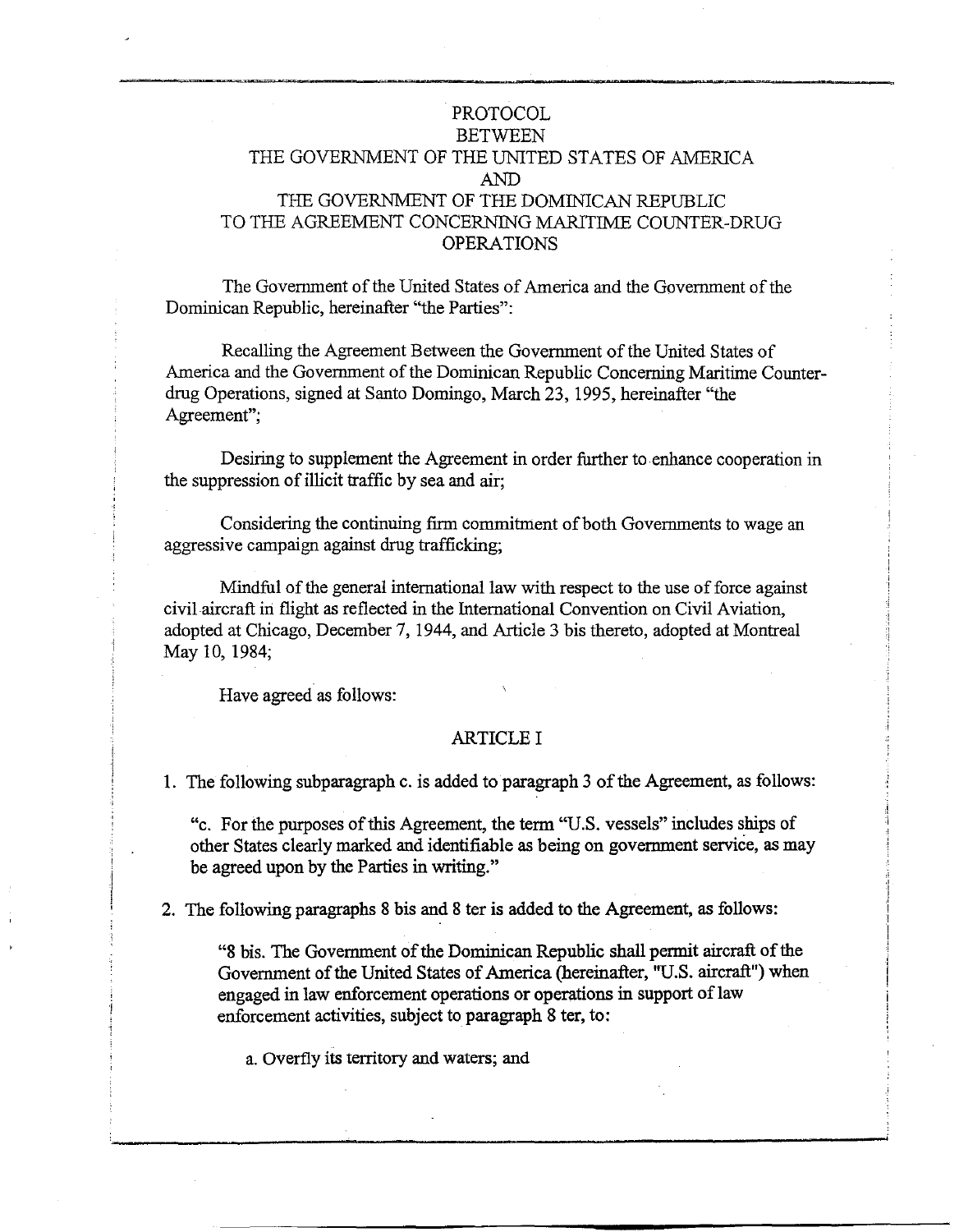b. Subject to the laws of each Party, with due regard for its laws and regulations for the flight and maneuver of aircraft, relay orders from its competent authorities to suspect aircraft to land in the territory of the Dominican Republic."

"8 ter. The Government of the United States of America shall, in the interest of flight safety, observe the following procedures for notifying appropriate Dominican authorities of such overflight activity by U.S. aircraft:

a. In the event of planned bilateral or multilateral law enforcement operations, the Government of the United States of America shall provide reasonable notice and communications channels to the appropriate Dominican aviation authorities of planned flights by its aircraft over Dominican territory or waters.

b. In the event of unplanned operations, which may include the pursuit of suspect aircraft into Dominican airspace pursuant to this Agreement, the law enforcement and appropriate aviation authorities of the Parties may exchange information conceming the appropriate communications channels and other information pertinent to flight safety.

c. Any aircraft engaged in law enforcement operations or operations in support of law enforcement activities in accordance with this Agreement shall comply with such air navigation and flight safety rules as may be required by Dominican aviation authorities, and with any written operating procedures developed for flight operations within its airspace under this Agreement."

3. The following paragraph 10 bis is added to the Agreement, as follows:

"1 O bis. In cases arising in the contiguous zone of a Parry, not involving suspect vessels fleeing from the waters of that Party or suspect vessels claiming nationality in that Party, in which both Parties have the authority to exercise jurisdiction to prosecute, the Party which conducts the boarding and search shall have the right to exercise jurisdiction."

4. Paragraph 14 of the Agreement is amended to read:

"14. Each Party shall ensue that its law enforcement officials, when conducting boardings and searches and air intercept activities pursuant to this Agreement, act in accordance with the applicable national laws and policies of their Government and with international law and accepted international practices."

5. Paragraph 15 of the Agreement shall be amended to read:

"15. Boardings and searches pursuant to this Agreement shall be carried out by uniformed officials from ships and aircraft of the Parties clearly marked and identified as being on govemment service, and from such ships of other States as may be agreed upon by the Parties in writing."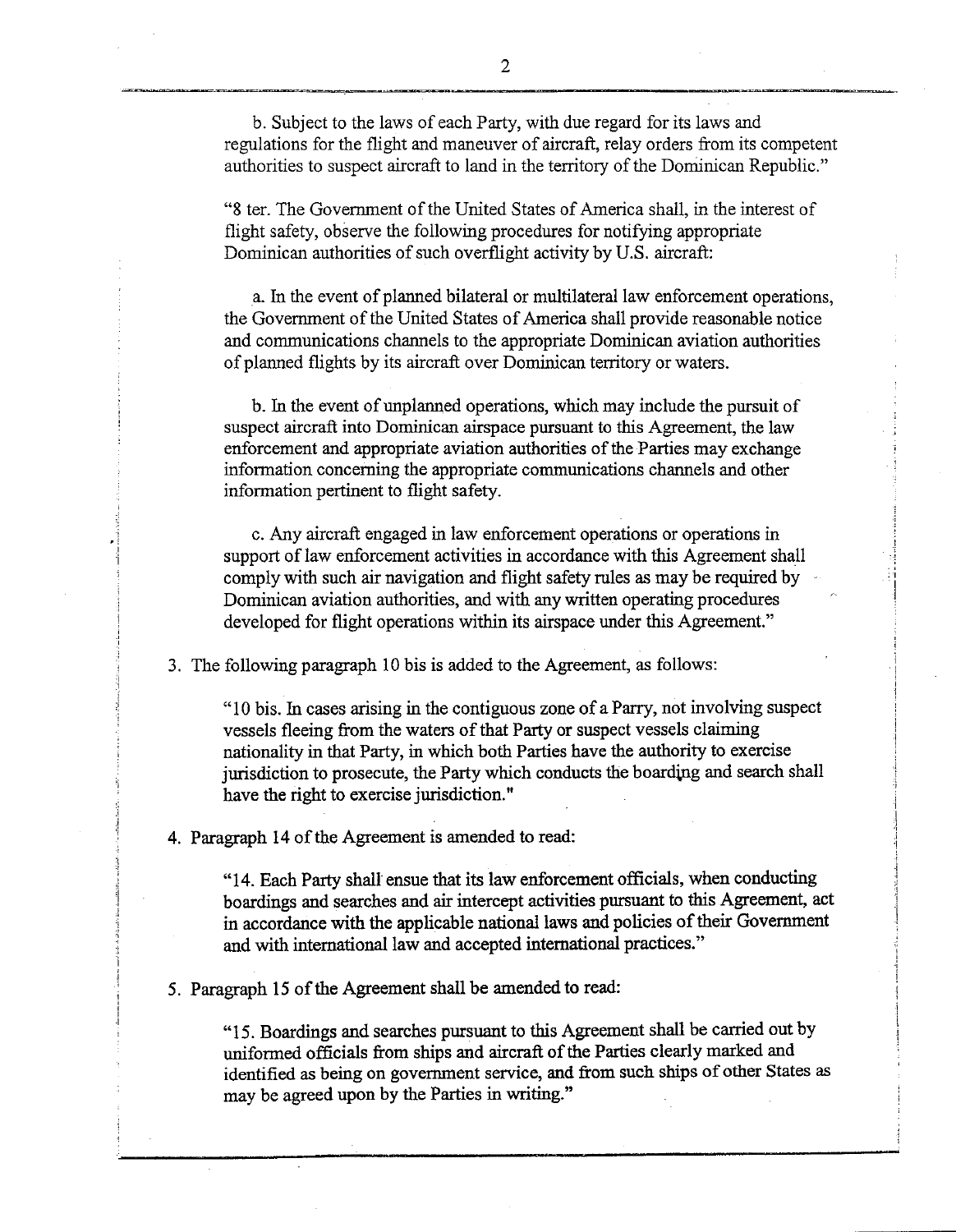"15 bis. While conducting air intercept activities pursuant to this Agreement, the Parties shall not endanger the lives of persons on board and the safety of civil aircraft."

7. Paragraph 16 of the Agreement is amended to read as follows:

"16. All use of force pursuant to this Agreement shall be in strict accordance with applicable laws and policies of the respective Party and shall in all cases be the mínimum reasonably necessary under the circumstances, except that neither Party shall use force against civil aircraft in flight. Nothing in this Agreement shall impair the exercise of the inherent right of self-defense by law enforcement or other officials of either Party."

8. Paragraph 17 of the Agreement is amended to read:

"17. To facilitate implementation of this Agreement, each Party shall ensure the other Party is fully informed concerning its respective applicable laws and policies, particularly those pertaining to the use of force. Each Party has the corresponding responsibility to ensure that all of its law enforcement officials engaging in law enforcement operations pursuant to this Agreement are knowledgeable concerning the applicable laws and policies of both Parties. When conducting air intercept activities pursuant to this Agreement the Parties shall not endanger the lives of persons on board and the safety of civil aircraft."

9. The following paragraph 19 bis is added to the Agreement, as follows:

"19 bis. The law enforcement authority of the Dominican Republic may request, and the United States Coast Guard may authorize, U.S. Coast Guard law enfórcement officials to provide technical assistance to law enforcement officials of the Dominican Republic in their boarding and investigation of suspect vessels located in the territory or waters of the Dominican Republic."

10. The following paragraph 19 ter is added to the Agreement:

"19 ter. The Government of the Dominican Republic may permit, after notification to and coordination with appropriate officials, on the occasions and for the time necessary for the proper performance of the operations required under this Agreement:

a. the temporary mooring of United States law enforcement vessels at national ports in accordance with international norms for the purposes of resupplying fuel and provisions, medical assistance, minor repairs, weather and other logistics and related purposes;

-----------------~-----------------------------------------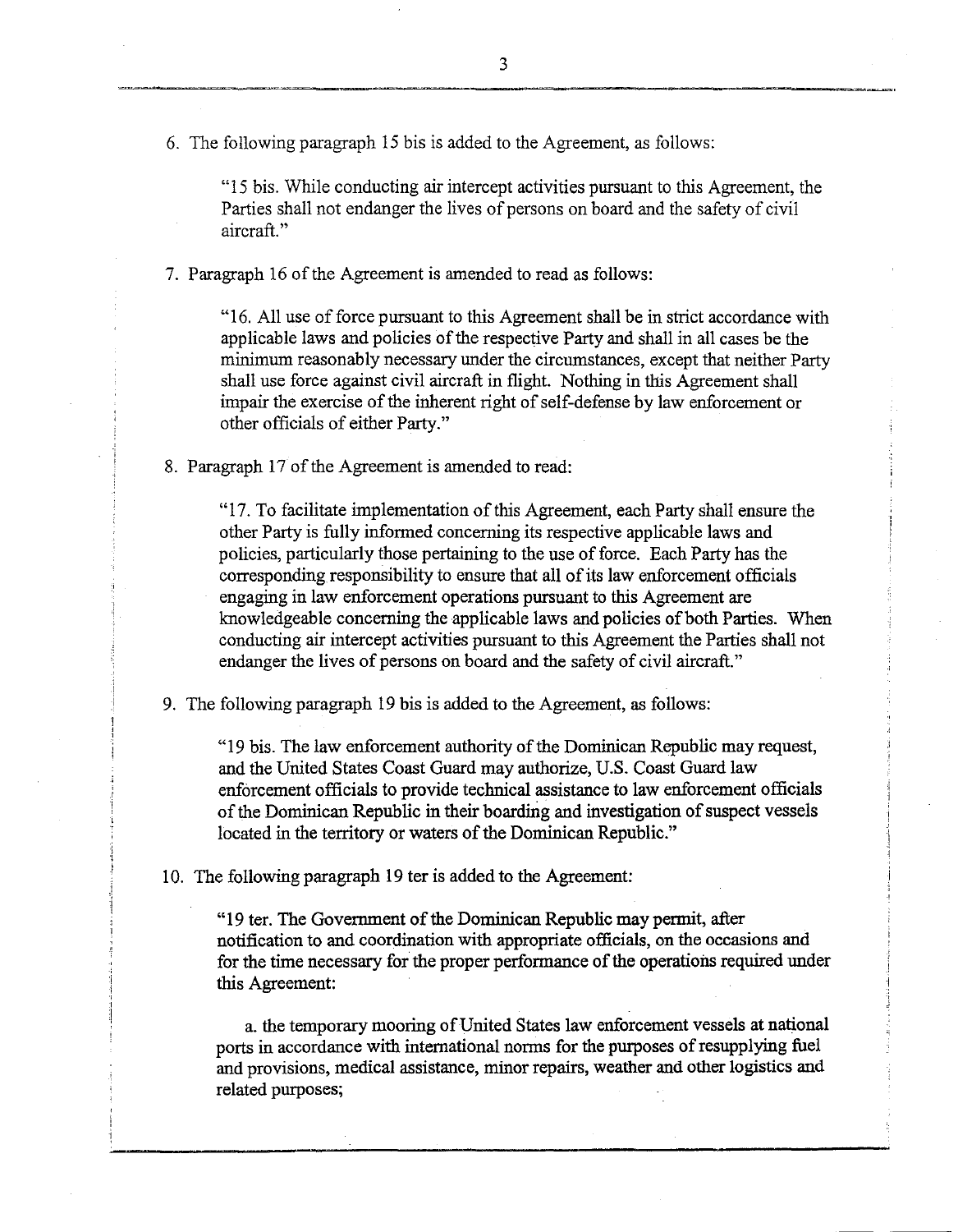b. entry of additional United States law enforcement officials;

c. entry of suspect vessels not flying the flag of either Party escorted from waters seaward of either Party' territorial sea by United States law enforcement officials;

d. United States law enforcement aircraft to land and temporarily remain at intemational airports for the purposes of resupplying fuel and provisions, medical assistance, minor repairs, weather, and other logistics and related purposes;

e. United States law enforcement aircraft to disembark and embark United States law enforcement officials, including additional law enforcement officials:

f. the escort of persons other than Dominican nationals, from suspect vessels escorted by United States law enforcement officials through and exiting out of Dominican territory; and

g. United States law enforcement aircraft to disembark, embark, and depart out of Dominican territory with persons, including migrants, other than Dominican nationals, from suspect vessels."

#### **ARTICLE II**

l. This Protocol shall enter into force upon signature and shall remain in force concurrent with the Agreement.

2. Upon entry into force ofthis Protocol, this Protocol shall replace the overflight authorization for United States anti-narcotics operations contained in State Secretary for the Armed Forces letter No. 32045 of November 9, 2000.

. IN WITNESS WHEREOF, the undersigned, being duly authorized by their respective Govemments, have signed this Protocol.

DONE at Washington the  $20<sup>th</sup>$  day of May 2003, in the English and Spanish languages, each text being equally authentic.

FOR THE GOVERNMENT OF THE UNITED STATES OF AMERICA:

*t* 

FOR THE GOVERNMENT OF THE DOMINICAN REPUBLIC:

 $\frac{1}{\sqrt{2}}$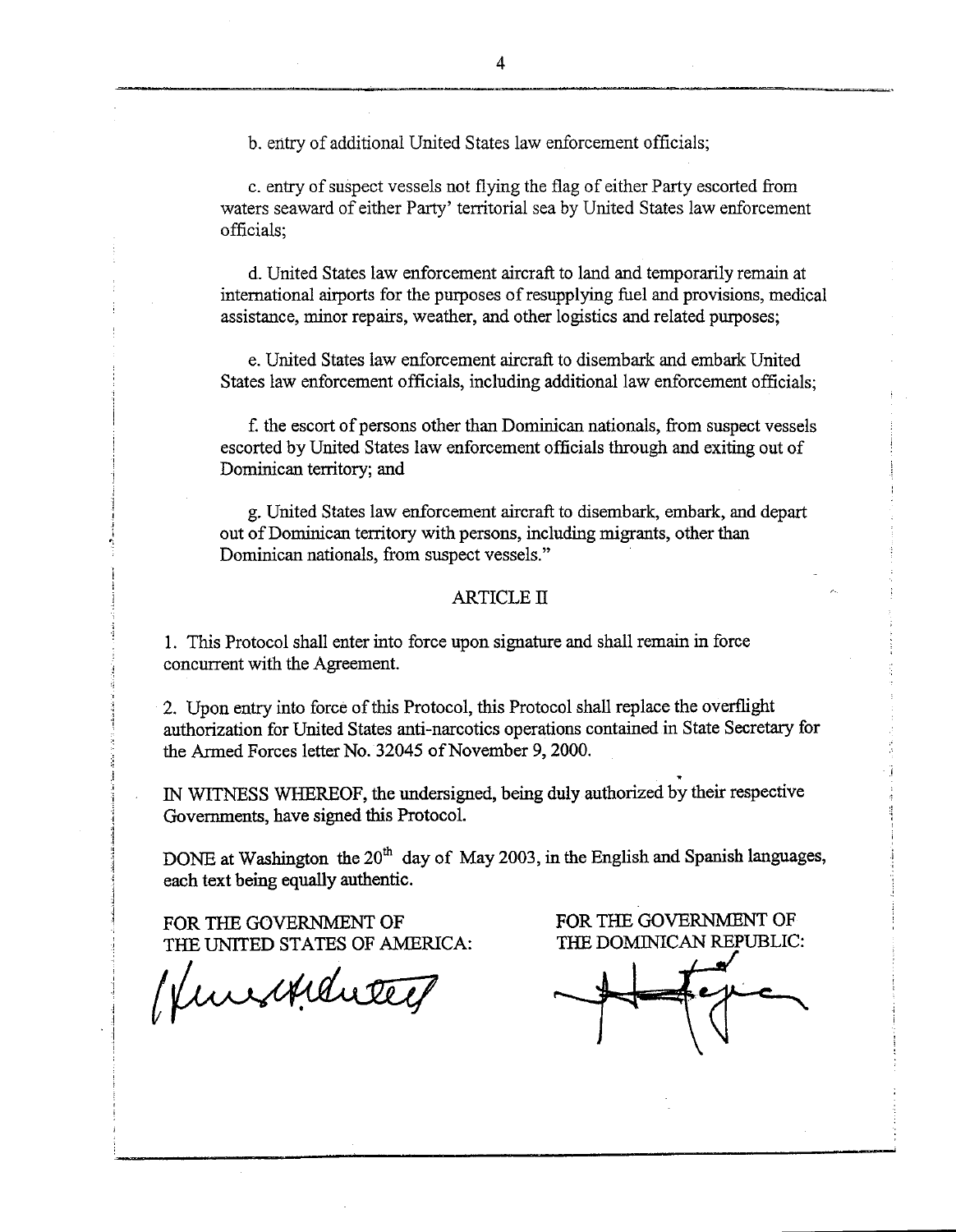# PROTOCOLO ENTRE EL GOBIERNO DE LOS ESTADOS UNIDOS DE AMÉRICA y EL GOBIERNO DE LA REPÚBLICA DOMINICANA DEL ACUERDO RELATIVO A LAS OPERACIONES MARÍTIMAS ANTIDROGAS

El Gobierno de los Estados Unidos de América y el Gobierno de la República Dominicana, que en adelante se denominarán "las Partes":

Recordando el Acuerdo entre el Gobierno de los Estados Unidos de América y el Gobierno de la República Dominicana relativo a las operaciones maritimas antidrogas, firmado en Santo Domingo, el23 de marzo de 1995, que en adelante se denominará "el Acuerdo";

Deseando complementar el Acuerdo para así ampliar la cooperación en la supresión del tráfico ilícito por mar y por aire;

Considerando el compromiso firme continuo de ambos Gobiernos de emprender una campaña agresiva contra el narcotráfico;

Atentos del derecho internacional general con respecto al uso de la fuerza contra aeronaves civiles en vuelo según lo reflejado en la Convención Internacional sobre Aviación Civil, adoptada en Chicago, el 7 de diciembre de 1944, y el Artículo 3 bis de la misma, adoptado en Montreal, el 10 de Mayo de 1984;

1 ·\  $\mathbf{I}$ 

1 :¡

1

।<br>अन्निमान्सम्<br>|-

1

Han acordado lo siguiente:

## ARTICULO I

l. El siguiente subpárrafo c. se añade al Párrafo 3 del Acuerdo, como sigue:

"c. Para los propósitos de este Acuerdo, la expresión "embarcaciones de los Estados Unidos" incluye los buques de otros Estados claramente marcados e identificables como buques al servicio del gobierno, como puedan acordar las Partes por escrito."

2. Los siguientes párrafos 8 bis y 8 ter se añaden al Acuerdo, como sigue:

"8 bis. El Gobierno de la República Dominicana permitirá a las aeronaves del Gobierno de los Estados Unidos de América (que en adelante se denominarán "aeronaves de los EE.UU.") cuando participen en operaciones de las fuerzas del orden u operaciones en apoyo de las actividades de las fuerzas del orden, con sujeción al párrafo 8 ter, lo siguiente:

a. Sobrevolar por encima de su territorio y sus aguas; y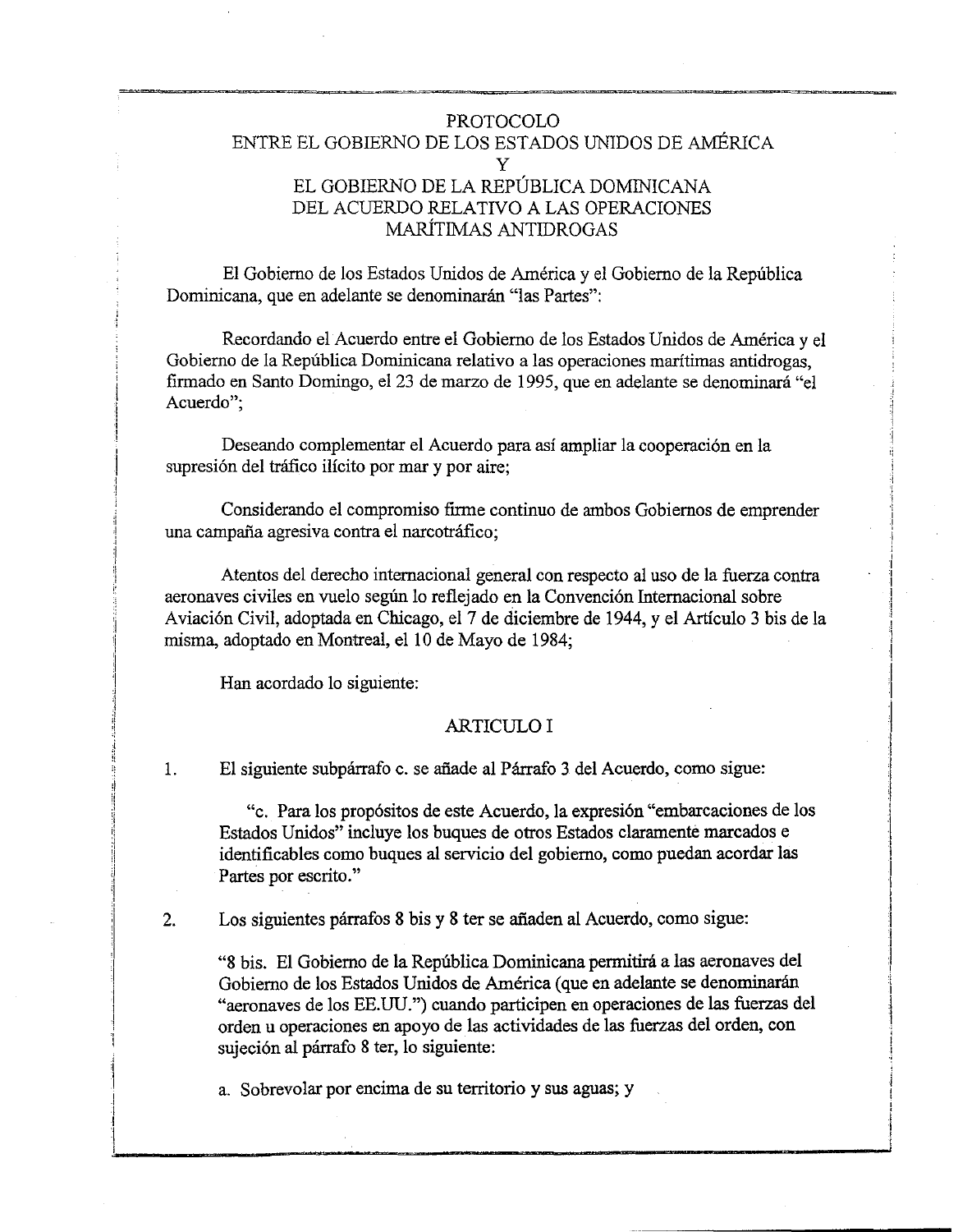b. Con sujeción a las leyes de cada Parte, acatando debidamente su legislación y regulaciones de vuelo y maniobras de la aeronave, transmitir las órdenes de sus autoridades competentes a la aeronave sospechosa para que aterrice en el territorio de la República Dominicana."

"8 ter. El Gobierno de los Estados Unidos de América, en interés de la seguridad de los vuelos, observará los siguientes procedimientos para notificar a las autoridades dominicanas correspondientes esa actividad de sobrevuelo por parte de las aeronaves de los EE.UU.:

a. En el caso de operaciones programadas bilaterales o multilaterales de aplicación de las leyes, el Gobierno de los Estados Unidos de América proveerá notificación con antelación razonable y vías de comunicación a las autoridades de aviación dominicanas correspondientes respecto a los vuelos programados de sus aeronaves sobre territorio o aguas dominicanas.

b. En el caso de operaciones no programadas, que pueden incluir la persecución de aeronaves sospechosas que requiera la penetración del espacio aéreo dominicano en conformidad con este Acuerdo, las autoridades de las fuerzas del orden y las autoridades de aviación correspondientes de las Partes podrán intercambiar información con respecto a las vías de comunicación correspondientes u otra información pertinente a la seguridad de los vuelos.

c. Toda aeronave que participe en operaciones de las fuerzas del orden u operaciones de apoyo de las actividades de las fuerzas del orden conforme a este Acuerdo, cumplirá con esas regulaciones de navegación aérea y seguridad de los vuelos, que puedan requerir las autoridades dominicanas de aviación y con cualquier procedimiento de operación por escrito establecido para las operaciones de vuelo dentro de su espacio aéreo en virtud de este Acuerdo."

3. El siguiente párrafo 10 bis se añade al Acuerdo como sigue:

"1 O bis. En los casos que surjan en la zona contigua de una Parte, que no tengan que ver con embarcaciones sospechosas que huyan de las aguas de esa Parte o embarcaciones sospechosas que afirmen tener la nacionalidad de esa Parte, en la cual ambas Partes tengan autoridad para ejercer jurisdicción para procesar, la Parte que dirija el abordaje y el registro tendrá derecho a ejercer jurisdicción."

4. El párrafo 14 del Acuerdo se enmienda como sigue:

"14. Cada Parte asegurará que sus funcionarios del orden, cuando dirijan abordajes y registros y actividades de interceptación aérea conforme a este Acuerdo, actúen conforme a las leyes y normas nacionales pertinentes de su Gobierno y con el derecho internacional y las prácticas internacionales aceptadas."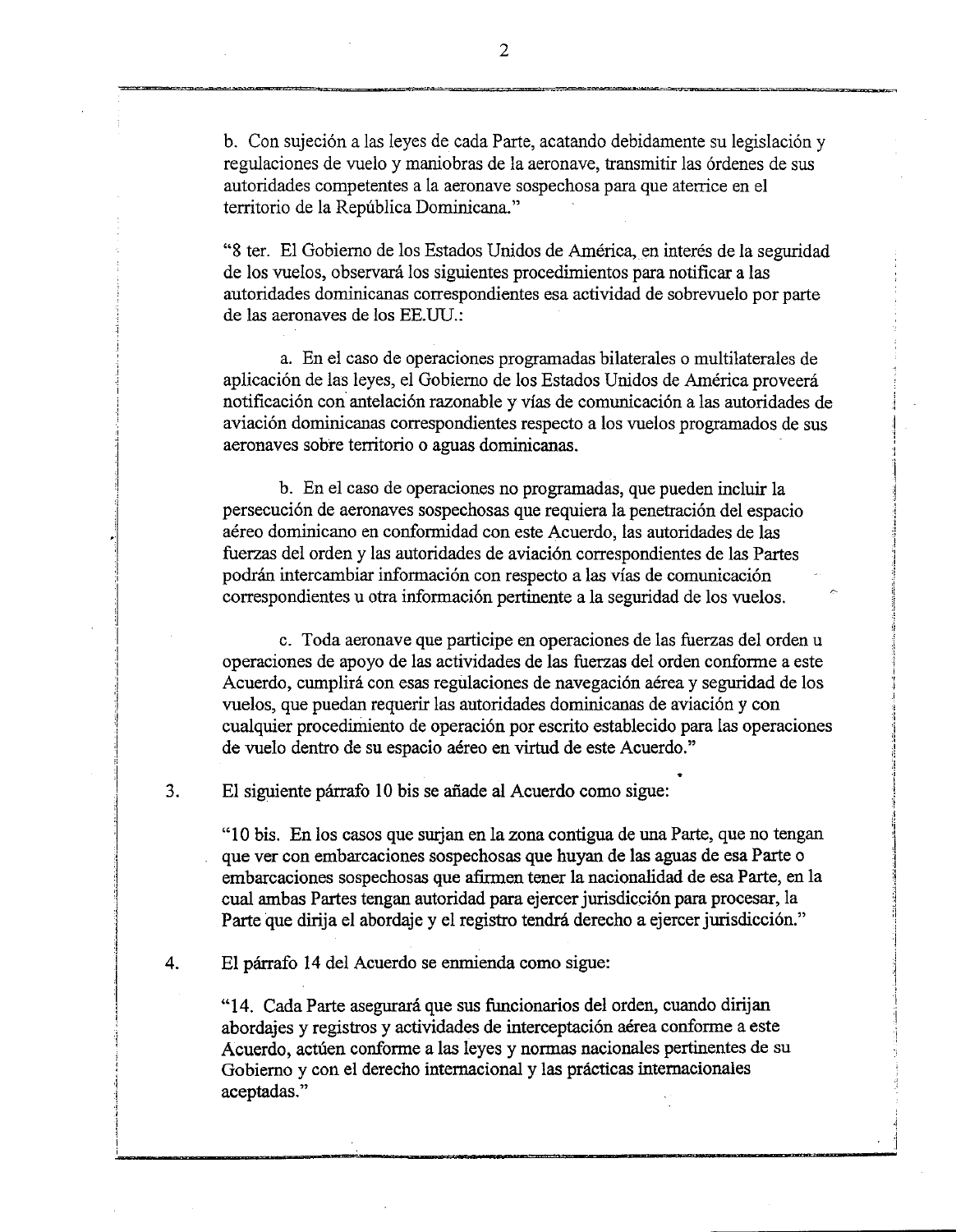5. El párrafo 15 del Acuerdo se enmienda como sigue:

"15. Los abordajes y registros de conformidad con este Acuerdo se llevarán a cabo por funcionarios uniformados de los buques y las aeronaves de las Partes claramente marcados e identificados al servicio del gobierno, y de los buques de otros Estados como acuerden las Partes por escrito."

6. El siguiente párrafo 15 bis se añade al Acuerdo, como sigue:

"15 bis. Mientras se dirijan actividades de interceptación aérea de conformidad con este Acuerdo, las Partes no pondrán en peligro las vidas de las personas a bordo ni la seguridad de las aeronaves civiles."

7. El párrafo 16 del Acuerdo se enmienda, como sigue:

> "16. Cualquier fuerza que se use con arreglo al presente Acuerdo se ajustará estrictamente a las leyes y normas pertinentes de la Parte respectiva y será, en todo caso, la fuerza mínima que razonablemente exijan las circunstancias, excepto que ninguna de las Partes hará uso de la fuerza contra aeronaves civiles en vuelo. Las disposiciones del presente Acuerdo no menoscabarán el ejercicio del derecho intrínseco a la defensa propia por parte del personal del orden o de otros funcionarios de cualquiera de las Partes."

8. El párrafo 17 del Acuerdo se enmienda como sigue:

> "17. Para facilitar la aplicación de este Acuerdo, cada Parte se asegurará que la otra Parte esté totalmente informada de sus respectivas leyes y normas aplicables, en particular las relacionadas con el uso de la fuerza. Cada Parte tiene la responsabilidad correspondiente de asegurar que todos sus funcionarios del orden que participen en las operaciones de las fuerzas del orden conforme a este Acuerdo, tengan conocimiento de las leyes y normas aplicables de ambas Partes. Cuando dirijan actividades de interceptación aérea conforme a este Acuerdo, las Partes no pondrán en peligro las vidas de las personas a bordo ni la seguridad de la aeronave civil."

El siguiente párrafo 19 bis se añade a este Acuerdo, como sigue: 9.

> "19 bis. La autoridad de las fuerzas del orden de la República Dominicana podrá solicitar, y el Servicio de Guardacostas de los Estados Unidos podrá autorizar, a los funcionarios de las fuerzas del orden del Servicio de Guardacostas de los Estados Unidos a proporcionar asistencia técnica a los funcionarios del orden de la República Dominicana durante el abordaje y la investigación de embarcaciones . sospechosas localizadas en el territorio o las aguas de la República Dominicana."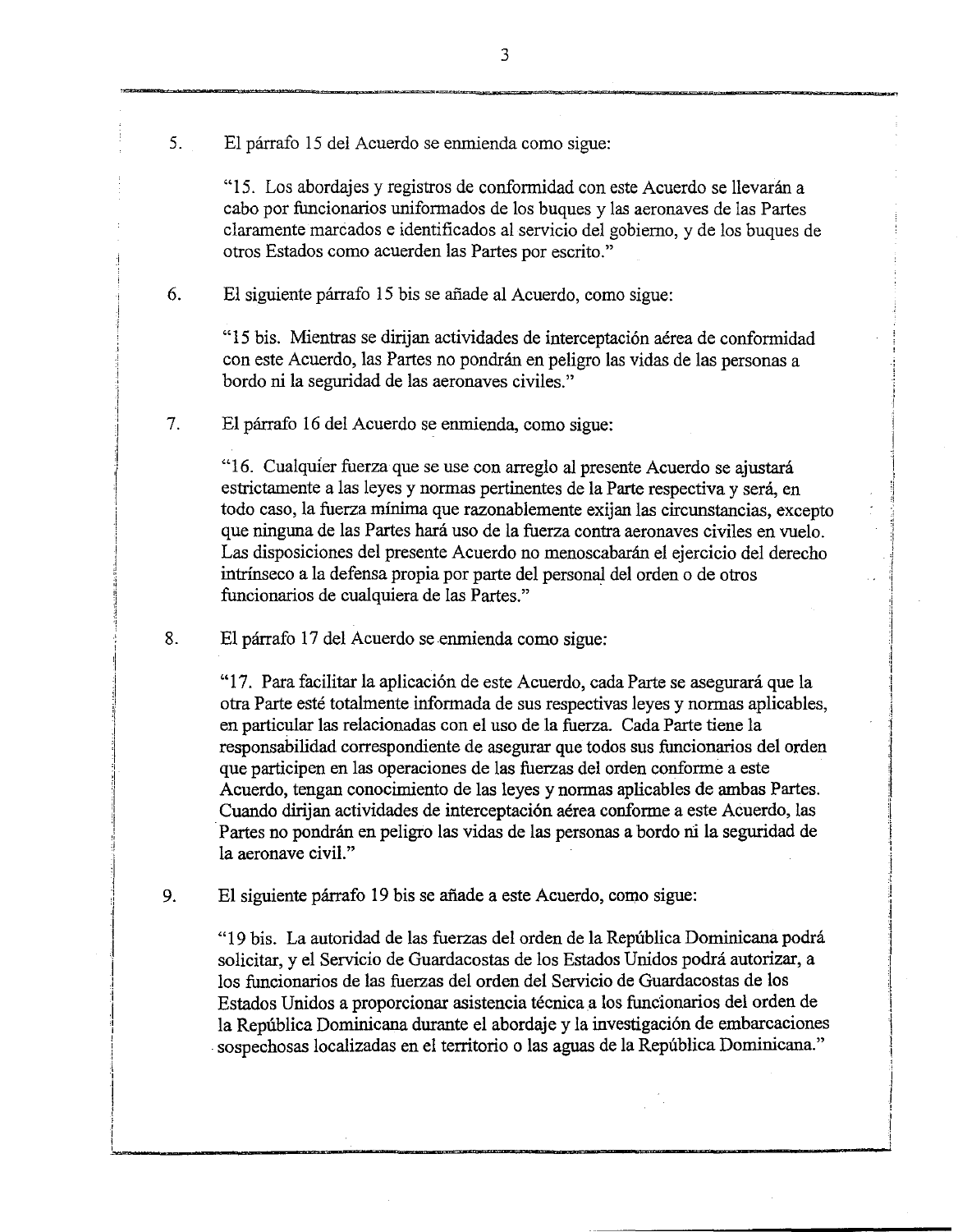10. El siguiente Párrafo 19 ter se añade al Acuerdo, como sigue:

"19 ter. El Gobierno de la República Dominicana podrá permitir, previa notificación a los funcionarios correspondientes, y en coordinación con los mismos, en las ocasiones y por el tiempo necesario, la debida realización de las operaciones requeridas conforme a este Acuerdo:

a. el atracamiento temporal de las embarcaciones del orden de los Estados Unidos en los puertos nacionales de acuerdo con las normas internacionales con fines de reabastecimiento de combustible y suministros, asistencia médica, reparaciones menores, meteorología y otra logística y propósitos afines;

b. la entrada de funcionarios del orden adicionales de los Estados Unidos;

c. la entrada de embarcaciones sospechosas que no enarbolen el pabellón de ninguna de las Partes escoltadas desde el mar afuera del mar territorial de cualquiera de las Partes, por funcionarios de las fuerzas del orden de los Estados Unidos;

d. el aterrizaje y la permanencia temporal de aeronaves del orden de los Estados Unidos en aeropuertos internacionales con fines de reabastecimiento de combustible y suministros, asistencia médica, reparaciones menores, meteorología, y otra logística y propósitos afines;

e. la autorización de aeronaves del orden de los Estados Unidos para el desembarque y embarque de funcionarios del orden de los Estados Unidos, incluidos funcionarios del orden adicionales;

f la escolta de personas, que no sean nacionales dominicanos, desde embarcaciones sospechosas escoltadas por funcionarios del orden de los Estados Unidos a través de territorio dominicano y que salgan de éste; y

g. el desembarque y embarque y la salida de aeronaves del orden de los Estados Unidos desde territorio dominicano con personas, incluidos los migrantes, que no sean nacionales dominicanos, de embarcaciones sospechosas."

### ARTICULO II

l. Este Protocolo entrará en vigor una vez que sea firmado y su vigencia será simultánea a la de este Acuerdo.

2. Este Protocolo, al entrar en vigor, reemplazará la autorización de sobrevuelo de las operaciones antinarcóticos de los Estados Unidos contenida en la Carta No. 32045, del 9 de noviembre de 2000, del Secretario de Estado de las Fuerzas Armadas.